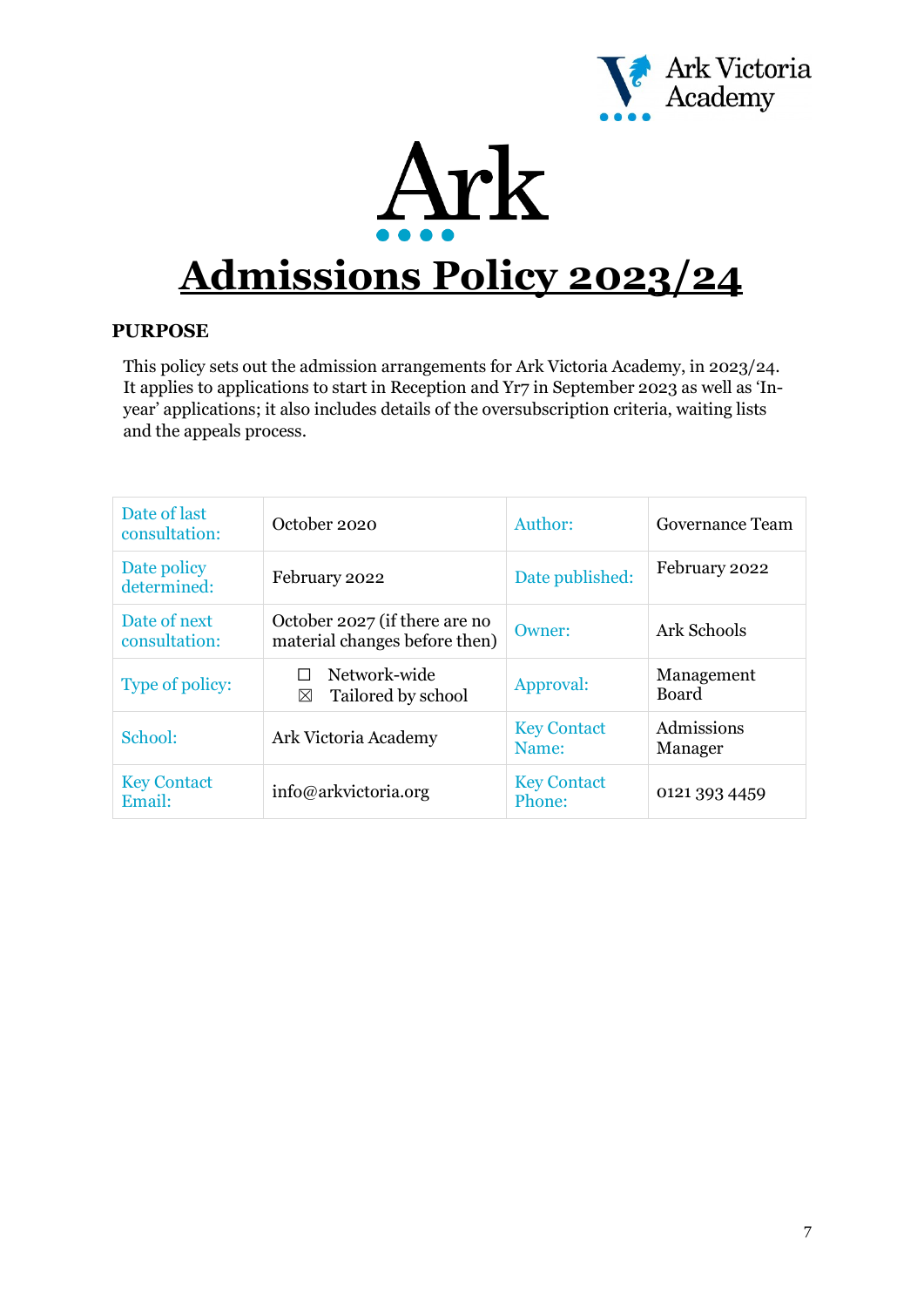# **Contents**



- 1. Introduction
- 2. Statutory Guidance and Definitions
- 3. Application Process

3.1 Normal Round - Primary (Reception) and Secondary (External Year 7)

- 4. Oversubscription Procedure and Criteria (All Applications)
- 5. Children Below Compulsory School Age and Deferred Entry to School
- 6. 'In-Year' Application Process
- 7. Waiting Lists
- 8. Unsuccessful Applications and the Appeals Process
- 9. Applications Out-of-Chronological Age Group
- 10. Further Information and Contact Details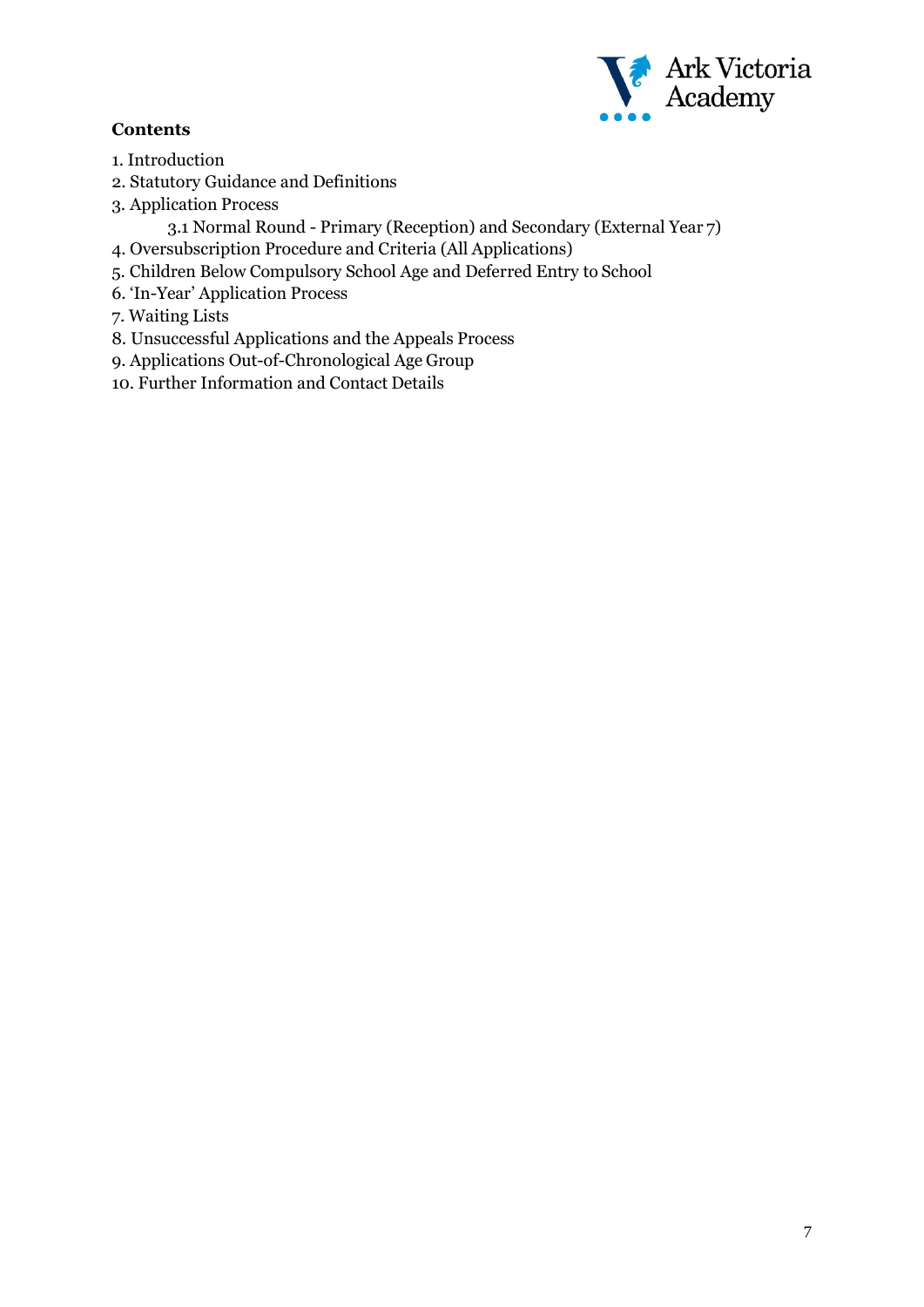

# **1. Introduction**

- i. Thank you for your interest in applying for a place at Ark Victoria Academy, Talbot Way, Birmingham, B10 0HJ. The aim of this policy is to provide clear guidance on the admission arrangements for a place at the school including information on timescales, deadlines and contact details for queries.
- ii. It also provides guidance on how applications are administered, the criteria used to prioritise applications (where necessary), waiting lists and the appeals process.
- **iii. Ark Victoria Academy is a non-selective all-through school with a nursery. The school has an agreed Published Admission Number [1](#page-2-0) (PAN) for the following year groups;**

**Primary (Reception): 90 Secondary (Year 7 – external places): 48**

**PLEASE NOTE**: Ark Victoria Academy has a larger number of form groups in the Secondary phase than in the Primary phase. All current Year 6 students automatically progress to Year 7 and the remainder of places are available for external applicants.

#### **2. Statutory Guidance and Definitions**

- i. All information in this policy meets the statutory requirements set out by the Department for Education (DfE) in the School Admissions Code 2021, ("the Code") and the School Admissions Appeals Code 2012, ("the Appeals Code").
- ii. Ark Schools is a Multi-Academy Trust and is the admissions authority for all schools in the Ark network, including Ark Victoria Academy. Ark Schools, in accordance with its funding agreement, is responsible for the admissions policy of each school and coordinates with the relevant Local Authority for the administration of admissions applications. For Ark Victoria Academy the relevant Local Authority is Birmingham City Council.
- iii. According to the Code, there are two different routes for applications **'normal round'** and **'in-year'**; each route has a slightly different application process and timescales. Both application routes are detailed separately in this policy.

**'Normal round'** is relevant to all applications for a place in Reception or Year 7 starting at the beginning of the Autumn term in September.

**'In-Year'** is relevant to applications:

a) for all year groups other than Reception or Year 7 starting at the beginning of the Autumn term in September.

or

- b) for any year group after the start of the Autumn term.
- iv. The Nursery admissions process is separate from admissions to the rest of the school as it is not covered by the Code. Please refer to the Nursery Admissions Policy on the school website for information on this process, see link below.

<span id="page-2-0"></span><sup>&</sup>lt;sup>1</sup>The maximum number of places available for admission in the year group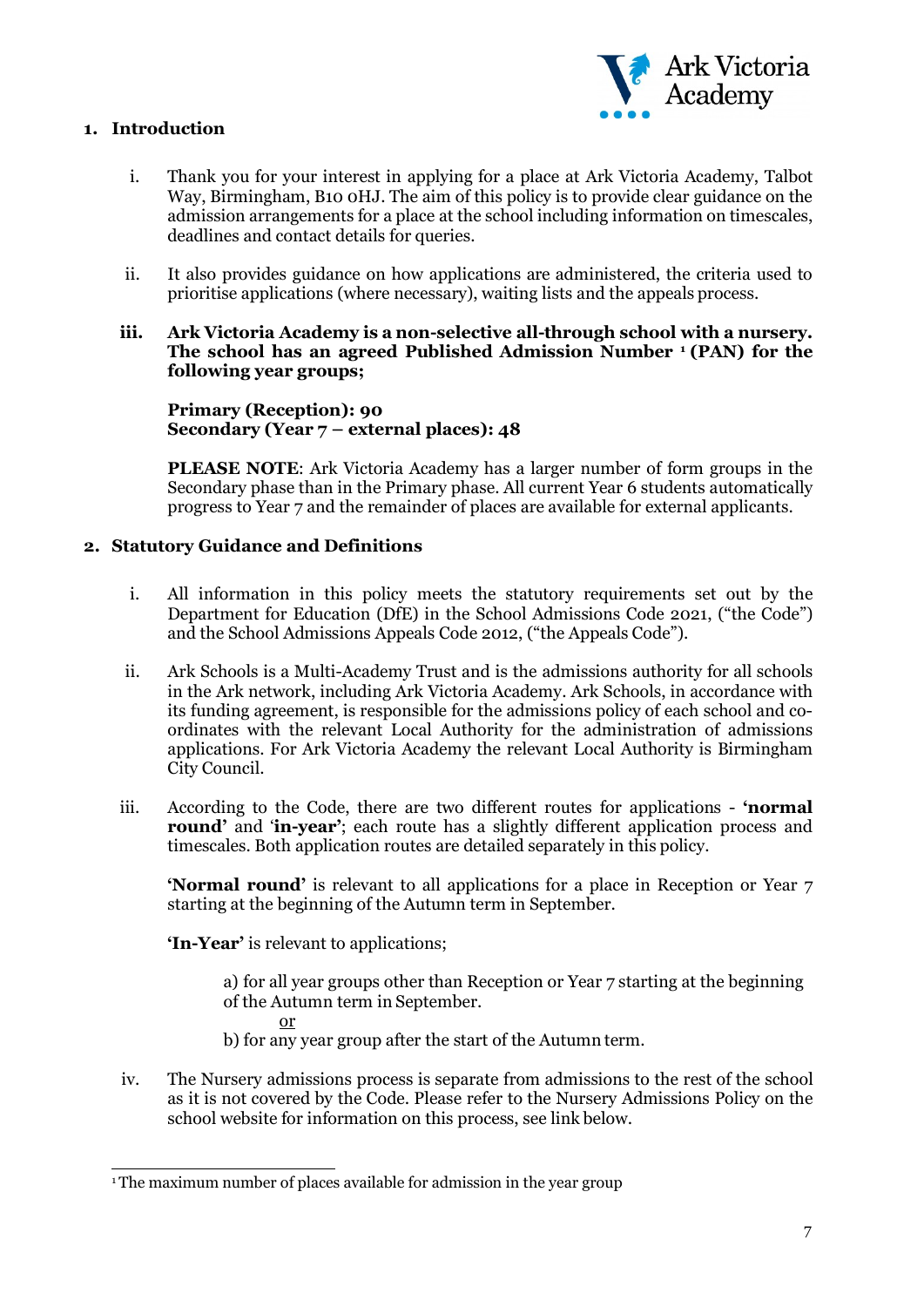

#### <https://arkvictoria.org/admissions>

v. **PLEASE NOTE**: This policy is not relevant to the process for naming the school on a child's Education, Health and Care Plan (EHCP) or Statement of Special Educational Needs. There is a **separate process** for selecting or changing the school named on an EHCP or Statement of Educational Needs which is outside of the admissions process. Please contact the child's home Local Authority for further details.

# **3. Application Process**

# **3.1 Normal Round – Primary (Reception) and Secondary (External Year 7)**

- i. Applications for a place at the school are administered through the Birmingham City Council application process. Parents resident in Birmingham City can apply online a[t](https://www.birmingham.gov.uk/schooladmissions) <https://www.birmingham.gov.uk/schooladmissions> parents resident in other areas must apply through their home local authority.
- ii. The Local Authority's timetable will be used for all normal round applications each year (exact dates within the months may vary from year to year).
- iii. The school publishes information about the arrangements for admission, including oversubscription criteria, in February for the following September (e.g. in February 2022 for admissions in September 2023).
- iv. PLEASE NOTE: the school has a larger number of form groups in the Secondary phase than in the Primary phase. All current Year 6 students automatically progress to Year 7 and the remainder of places are available for external applicants.

## v. **Primary application timeframe**:

The school has an agreed PAN of 90 pupils in Reception.

**Autumn Term 2022**: The school provides opportunities for prospective pupils and their parents/carers to visit the school.

**15 January 2023**: National closing date for Primary applications. Deadline for the Common Application Form to be completed and submitted to the relevant Local Authority.

**January-March 2023**: The school and Local Authority coordinate to process all applications.If more applications are received than places available they will be ranked according to the oversubscription criteria published in this policy, see section 4 below.

PLEASE NOTE: schools are not able to provide any information regarding specific applications during this process.

**28 February 2023:** Deadline for the school to publish its appeals timetable on their website.

**17 April 2023**: Offers made to parents/carers by the Local Authority.

## vi. **Secondary application timetable**: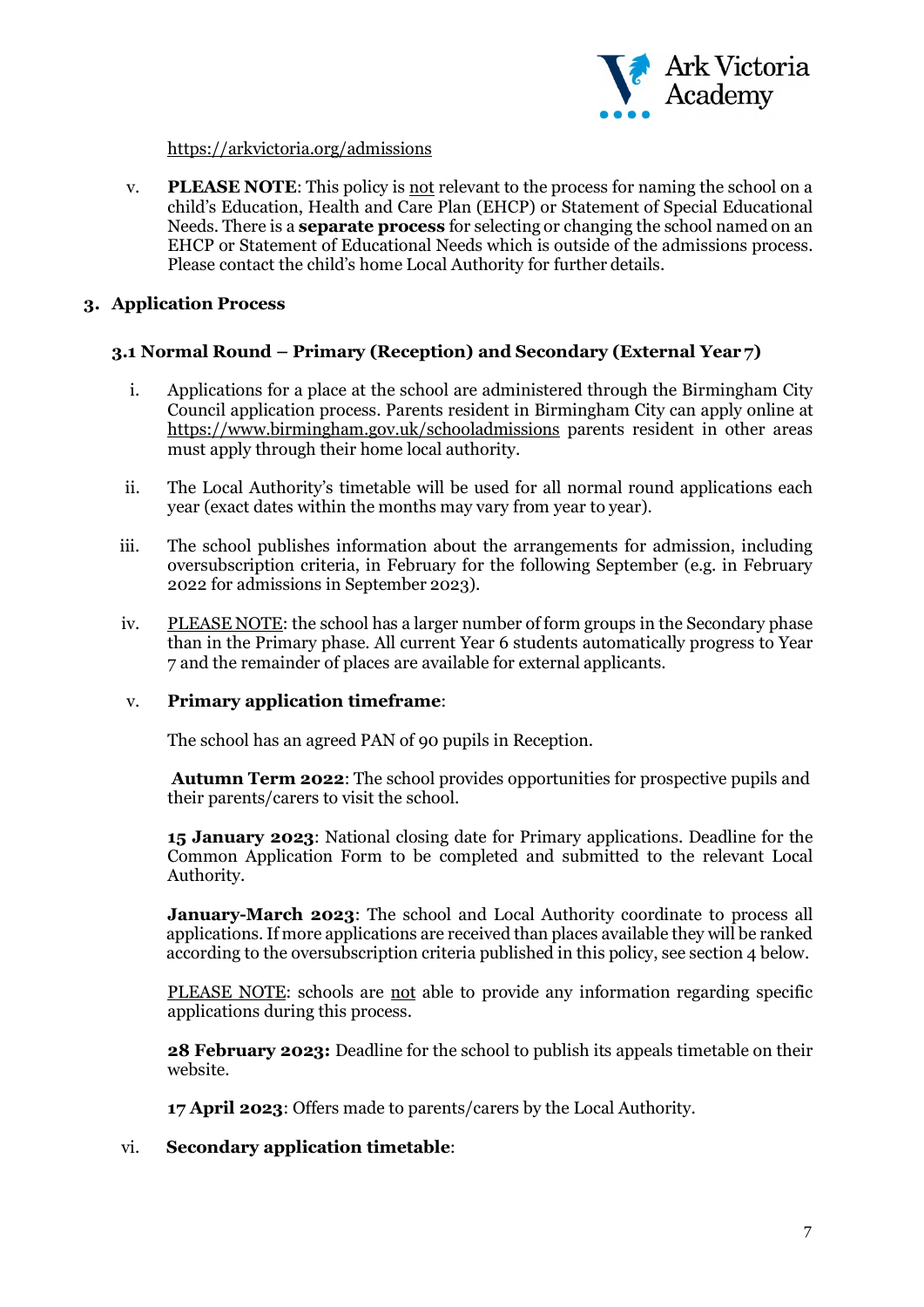

The school has an agreed external PAN of 48 in Year 7.

**September – October 2022**: The school provides opportunities for prospective pupils and their parents/carers to visit the school.

**31 October 2022**: National closing date for Secondary applications. Deadline for the Common Application Form to be completed and submitted to the relevant Local Authority.

**November 2022 – February 2023**: The school and Local Authority coordinate to process all applications. If more applications are received than places available, they will be ranked according to the oversubscription criteria published in this policy, see section 4 below.

PLEASE NOTE: schools are not able to provide any information regarding specific application during this process

**28 February 2023:** Deadline for the school to publish its appeals timetable on their website.

**1 March 2023**: Offers made to parents/carers by the Local Authority.

#### vi. **Allocation of places**:

- a) Where the school is named on a child's EHCP or Statement of Special Educational Needs, that pupil will be admitted to the school.
- b) The school will consider all applications for places. Where fewer applications are received than places available, the school will offer places to all those who have applied.
- c) If the number of applications for admission is greater than the PAN (places available), all applications will be considered and places offered according to the oversubscription criteria in the order set out below (see section 4).
- d) Where an application has been unsuccessful due to aplace not being available, applications will be put onto a waiting list which will be maintained until the end of the admission year. The waiting list will be ranked solely according to the oversubscription criteria detailed in this policy (not date of application) and updated each time an unsuccessful application is added. See section 7 below for more details on waiting lists.
- e) Where an application has been unsuccessful parents/carers have the right to appeal the decision to an Independent Appeal Panel. See section 8 below for detailed information on the appeals process.

## **4. Oversubscription Procedure and Criteria (All applications)**

If the number of applications received for any phase or year group is greater than the number of spaces available, places will be allocated according to the oversubscription criteria and order below.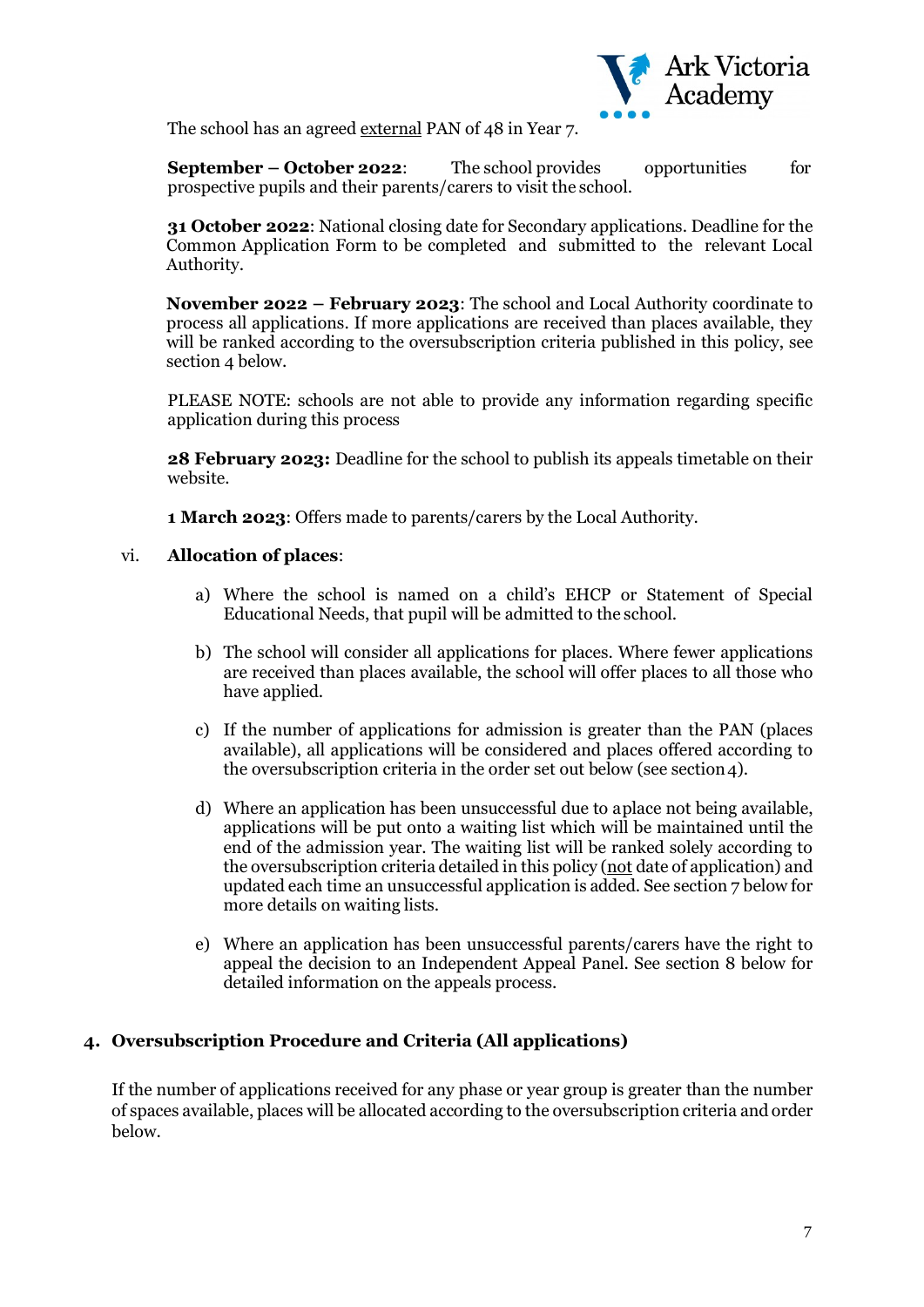

- i. 'Looked After Childre[n'2](#page-5-0) and children who have previously been a 'Looked AfterChild' but immediately following this became subject to adoption, a child arrangements order or special guardianship order, including those who appear (to Ark Schools) to have been in state care outside of England and ceased to be in state care as a result of being adopte[d3](#page-5-1)[.](#page-5-0)
- ii. Children who, at the time of admission, have a sibling who attends the school. For this purpose, "sibling" means a whole, half or step-sibling or an adopted child resident at the same address.
- iii. Children of staff in the school who;
	- a) have been employed at the school for two or more years at the time the application is submitted.
	- b) occupy, or have been recruited to, a post where there is a demonstrable skill shortage.

Any places offered under this criterion must be approved by Ark Schools, who will review the Principal's assessment process and designation of such posts to confirm the staff members' eligibility.

iv. Distance measurement – Priority will be given to those children who live closest to the school.

The Local Authority measures distance on behalf of Ark Schools. Birmingham City Council use Ordinance Survey Data to calculate **straight line distance** between the child's home and the main entrance to the school.

PLEASE NOTE: A child's home will be the address at which the child normally resides and which has been notified to relevant agencies (e.g. the Local Authority) as being the child's normal place of residence. Where a child lives normally during the school week with more than one parent at different addresses, the permanent home address for the purposes of school admissions will be the one where the child spends the majority of school nights Monday–Friday.

- v. Tie breaker: If Ark Schools is unable to distinguish between applicants using the published oversubscription criteria, places will be offered via a random draw which will be supervised by someone independent of the school.
- vi. In the case of multiple births or siblings in the same year group, where there is only one place available in the school, all will be considered together as oneapplication.

# **5. Children Below Compulsory School Age and Deferred Entry to School**

i. All children are eligible for a full-time place at school in the September following their fourth birthday.

<span id="page-5-0"></span><sup>2</sup> A 'Looked After Child' is a child who is (a) in the care of a local authority, or (b) being provided with accommodation by a local authority in the exercise of their social services functions (see the full definition in Section 22(1) of the Children Act 1989).

<span id="page-5-1"></span><sup>3</sup> Under the Admissions Code, a child is regarded as having been in state care outside of England if they were in the care of or were accommodated by a public authority, a religious organisation, or any other provider of care whose sole or main purpose is to benefit society.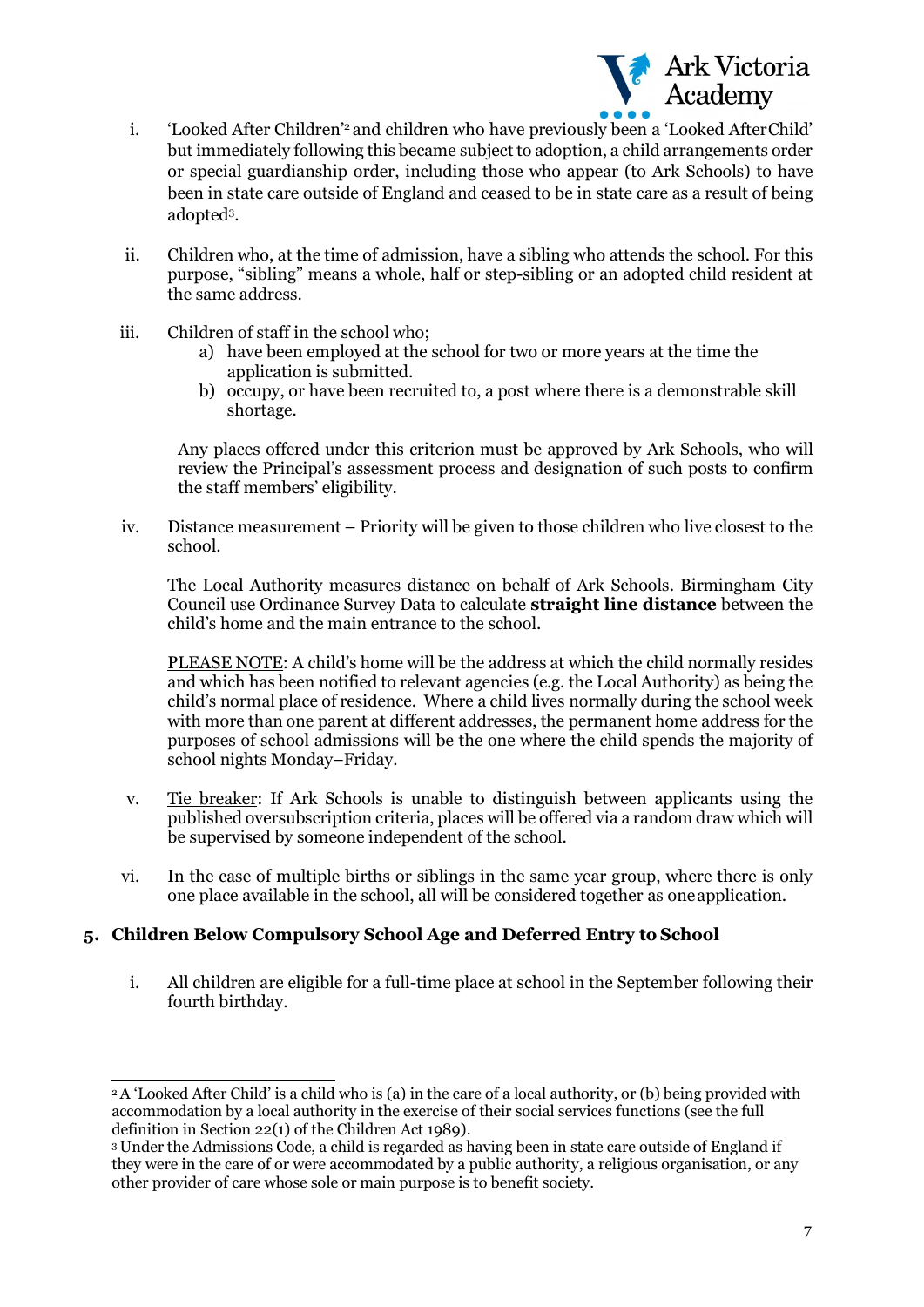

- ii. A child must be in full-time education<sup>4</sup> by the time they reach compulsory school age. A child reaches compulsory school age on the next prescribed day on or following their fifth birthday. The prescribed days are 31st December, 31st March and 31st August.
- iii. When a place has been offered to a child below compulsory school age, parents can choose to defer the date their child is admitted to the school until later in the year. This date cannot go beyond the point at which the child reaches compulsory school age and cannot go beyond the beginning of the final term of that same academic year.
- iv. When a place has been offered to a child below compulsory school age, parents can also choose for the child to attend the school part-time up until the child reaches compulsory school age, after which they must attend full time.

# **6. 'In-Year' Application Process**

- i. The 'In-Year' application process is relevant to applications for places in any year group that does not have a PAN (e.g. Years 1 - 6 or Years 8 - 11), starting at the beginning of the academic year or for any year group starting at any other point throughout the academic year.
- ii. The Local Authority holds information on which schools in their area have spaces for each year gr[oup. Contact Birmingham City Council via the link below for further](https://www.birmingham.gov.uk/info/20119/school_admissions/587/in-year_school_admissions)  information. [https://www.birmingham.gov.uk/info/20119/school\\_admissions/587/in](https://www.birmingham.gov.uk/info/20119/school_admissions/587/in-year_school_admissions)[year\\_school\\_admissions](https://www.birmingham.gov.uk/info/20119/school_admissions/587/in-year_school_admissions)
- iii. In-year applications to Ark Victoria Academy can be submitted at any time and are made directly to the school. Parents will be notified of the outcome of any in-year application within 15 school days.

The In-Year application form can be accessed through the link below.

<https://arkvictoria.org/admissions>

- iv. The school will inform the Local Authority of any In-Year applications received, as well as the outcome, so that they can track vacancies across the area.
- v. If an in-year application is refused the child will be added to the waiting list for that year group. A child's position on the waiting list will be determined solely according to the oversubscription criteria in this policy. See section 4 for the oversubscription criteria and section 7 for more information on waiting lists.
- vi. If an In-Year application has been refused, the parent/carer has the right to appeal the decision to an Independent Appeals Panel. For detailed information about the appeals process see section 8 of this policy.
- vii. **Fair Access Protocol:** Local Authorities are required to have Fair Access Protocols in order to make sure that unplaced, vulnerable children are offered a place at a suitable school as quickly as possible. The school complies with Birmingham City Council's Fair Access Protocol. Admissions under Fair Access Protocol are discussed between the school and Local Authority on a case-by-case basis. This may mean admitting children above the PAN.

<span id="page-6-0"></span><sup>4</sup> For this purpose, 'full-time education' includes registered for home schooling and attendance at other educational institutions as detailed in section 8 of the Education Act 1996.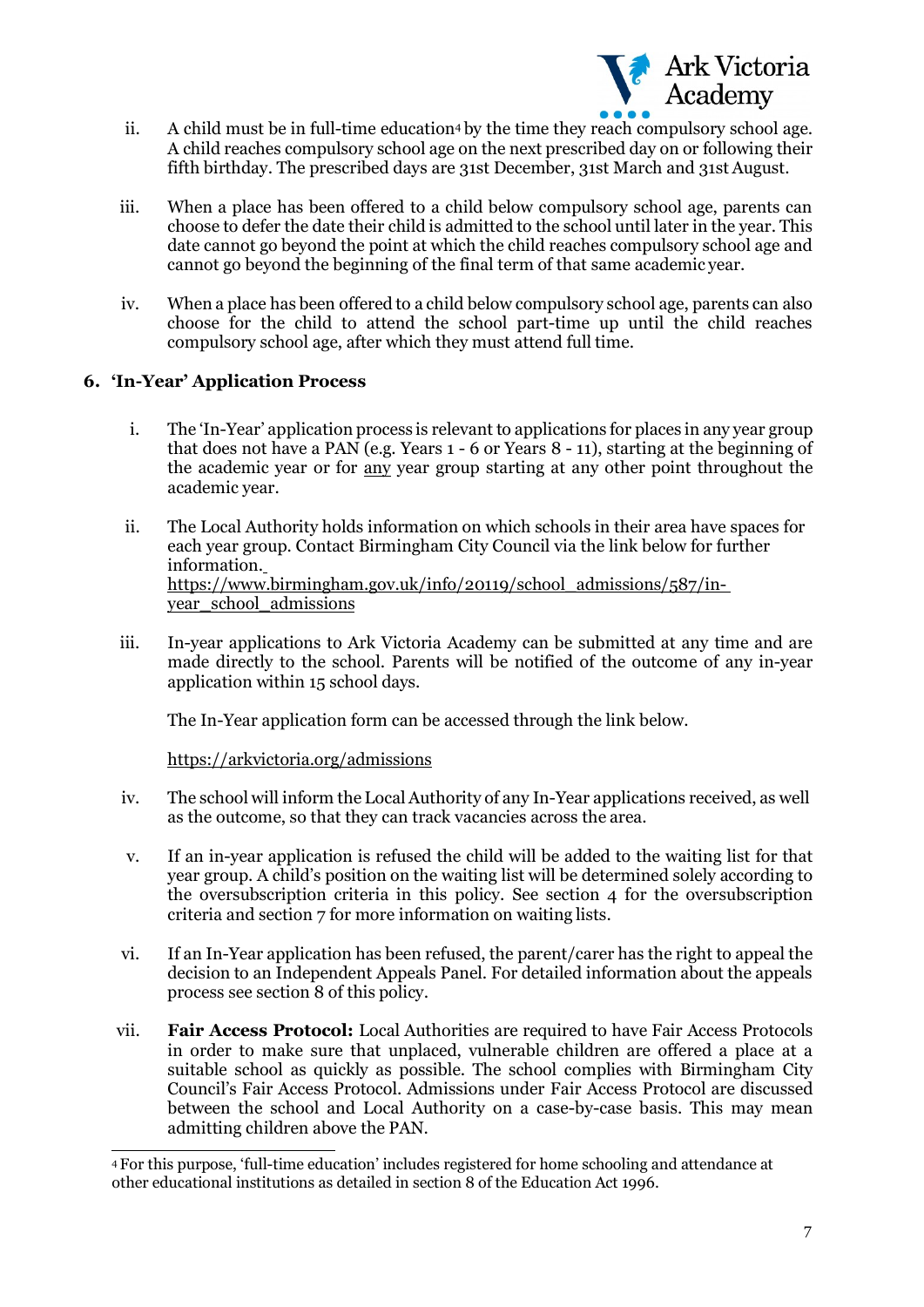

# **7. Waiting Lists**

- i. Any child refused a place at the school will automatically be put on a waiting list(unless a higher preference school has been offered). The waiting list will be maintaineduntil 31<sup>st</sup> December and then cleared at the end of each subsequent half term. Once a child is removed from the waiting list a new application will need to be submitted for a place at the school.
- ii. The waiting list is maintained in the order of the oversubscription criteria only (not application date). This means that names can move down the list if, e.g. someone moves into the area and is higher placed under the oversubscription criteria.
- iii. Parents/carers have the right to request their child is removed from the waiting list at any time. Once removed, the child cannot be reinstated on the waiting list without submitting a new application.
- iv. If a place becomes available it will be allocated to the first child on the waiting list, in accordance with the oversubscription criteria. If that offer is declined the place will be offered to the next child on the waiting list. If no response is received to the offer after five school days the place will be offered to the next child on the waiting list and the child originally offered a place will be put back onto the waiting list until at least 31st December, or end of the next half term, as detailed above.

# **8. Unsuccessful Applications and the Appeals Process**

- i. All applicants who have applied for a Primary, Secondary or Sixth Form place at the school and been refused have a right to appeal that decision to an Independent Appeal Panel.
- ii. Applicants will be informed in writing of the school's decision to refuse their application. This letter will include;
	- a) The reason a place was refused (e.g. no available places)
	- b) Information about the waiting list
	- c) Information about the right to appeal
	- d) The deadline for submitting an appeal
	- e) Contact details for making an appeal
- iii. Full details on the appeals process, timetable and an appeals booklet for parents is available on the school website, see link below.
	- i. The deadline for submitting an appeal will be at least **20 school day[s5](#page-7-0) from the date of notification that an application was unsuccessful**. Appeals received after this date are subject to different timeframes and exact deadlines will be

<span id="page-7-0"></span><sup>5</sup> School days do not include weekends, national holidays or school holidays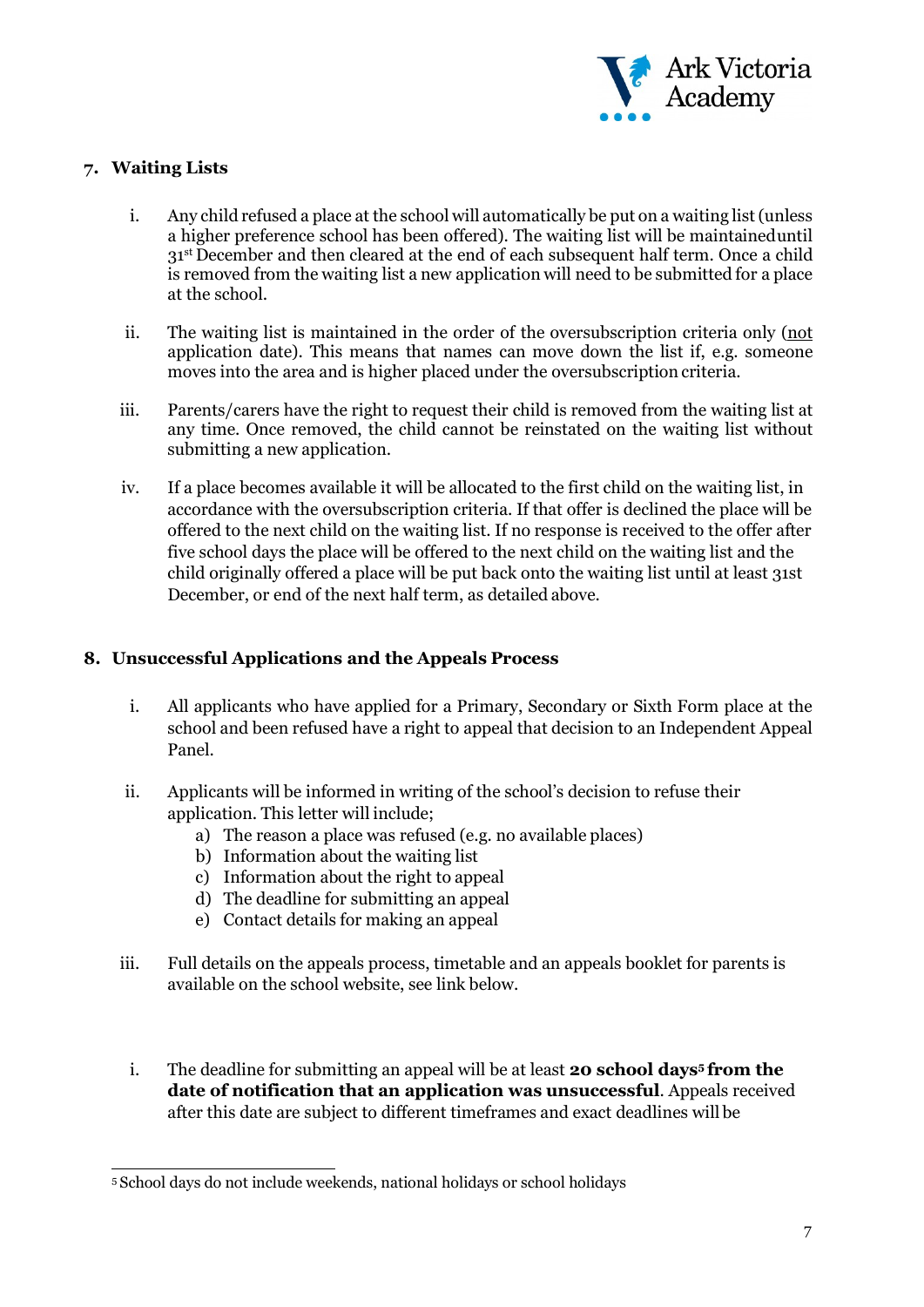

provided in the letter from the school. This deadline applies to 'normal round' and 'in-year' applications.

- ii. Appeals are submitted to Ark Schools via an online  $6$  form which is available through the school website or from the school. See section 10 for contact details.
- iii. The decision of the Independent Appeal Panel is binding on allparties.

# **9. Applications Out-of-Chronological Age Group**

- i. Parents/carers may choose to seek a place for their child outside of their chronological age group for a variety of reasons (e.g. the child is summer born, is considered gifted and talented or has experienced problems such as ill health).
- ii. The decision to admit a child out-of-year group is uncommon and will always be made on the basis of the unique circumstances for each specific case and what is best for that individual child. The decision will be made by the Principal of the school and will take into account parents'/carers' views, expert advice from relevant social, educational and medical professionals, whether the child has previously been educated out of their normal age group, any evidence that the child may naturally have fallen into a lower age group if it were not for being born prematurely and the long-term impact of the decision on the child.
- iii. Applications for a child to be admitted to a year group outside of their chronological age group should be made through the same process set out in this policy for both 'normal round' and 'in-year' applications. However, in addition to the standard application form **further documentation should be provided to support the request for a place out of chronological year group.** This applies regardless of whether it is for a higher or lower year group.
- iv. The Principal may request additional information after the submission of an application for an out-of-year group place, if necessary.
- v. Each application will be considered on the individual circumstances of each case. Applicants will be notified in writing of the decision, including the reasons for it.
- vi. Unsuccessful applicants have the right to appeal if they are refused a place at the school. However, this right does not apply if they are offered a place at the school but it is not in their preferred age group.

# **10.Further Information and Contact Details**

i. For queries regarding this policy, admissions arrangements for the school and the waiting lists and appeals process, please contact:

| <b>Contact:</b> | <b>Admissions Manager – Deborah Rimmer</b> |
|-----------------|--------------------------------------------|
| Email:          | admissions@arkvictoria.org                 |
| <b>Phone:</b>   | 0121 393 4459                              |

<span id="page-8-0"></span><sup>6</sup> Hard copies are available on request from the school. These should be returned to the school for the attention of the Admissions Officer.